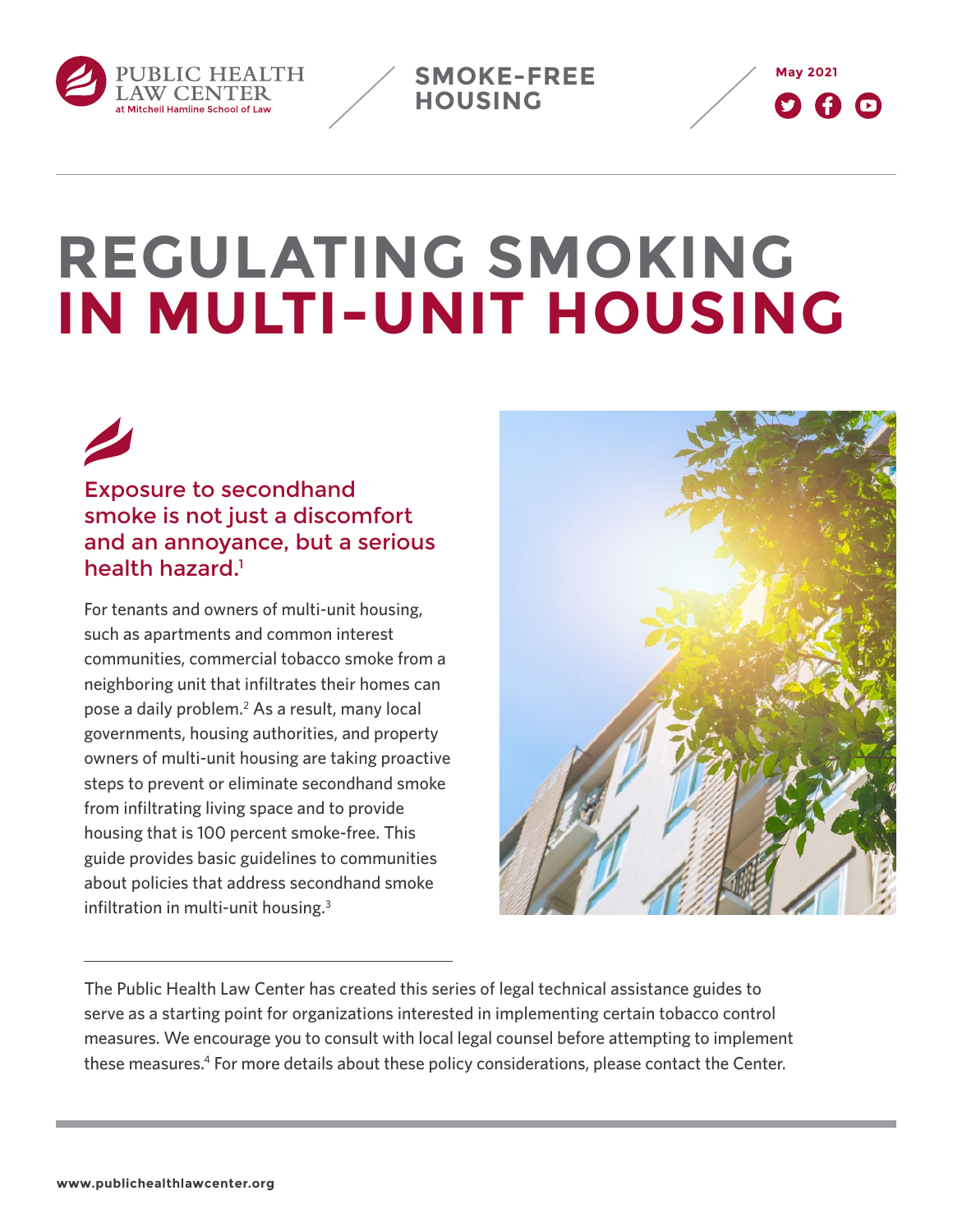<span id="page-1-0"></span>

# Policy Benefits

A smoke-free policy for a multi-unit housing complex, such as an apartment building or common interest community, can benefit all parties concerned — residents, as well as landlords and property owners.

- { **Protection from Secondhand Smoke:** Secondhand smoke travels through lighting fixtures, cracks in walls, around plumbing, under doors, and in shared heating/ventilation. Drifting smoke outdoors can travel into nearby windows, doors, and ventilation systems. Tobacco smoke exposes users and bystanders to serious health risks, such as lung cancer, cardiovascular disease, asthma attacks, respiratory infections, sudden infant death syndrome, and other conditions.<sup>[5](#page-6-0)</sup> Air quality experts have concluded that "the only means of avoiding health effects and eliminating indoor [environmental tobacco smoke] exposure is to ban all smoking activity inside and near buildings."<sup>[6](#page-6-0)</sup> The most important benefit of a smoke-free housing policy is that it enables residents, employees, and other visitors to breathe air free of hazardous secondhand smoke.
- { **Market Advantage:** Surveys show that a growing number of residents and owners are seeking smoke-free housing and are willing to pay more to ensure their home environments are smoke-free.<sup>[7](#page-6-0)</sup> Apartments, and units in common interest communities that smell of smoke are harder to rent and sell.
- { **Reduced Costs:** Smoke-free housing policies can save landlords and property owners excess building maintenance costs, because cleaning and replacement expenses are significantly higher in units with residents who smoke. Depending on the length of residency and amount of smoking in a unit, turnover costs can be hundreds of dollars higher for units in which smoking has occurred. All of the following can add to these costs: cleaning or repainting walls; cleaning or replacing carpets, drapes, appliances and fixtures exposed to smoke; or replacing floors and countertops burned by cigarettes.<sup>[8](#page-6-0)</sup>
- { **Reduced Fire Risk:** The use of cigarettes and other combustible tobacco products is a leading cause of residential building fires and a cause of almost a quarter (23 percent) of annual home fire deaths.<sup>9</sup> A smoke-free policy reduces the risk of fire and provides increased safeguards to tenants and their property.
- { **Positive Modeling:** Multi-unit housing developments are often highly visible within a community. Thus, when a development adopts a smoke-free policy, the public, local government and organizations learn of the benefits of such a policy and may be encouraged to adopt similar measures in other settings. Moreover, since children and youth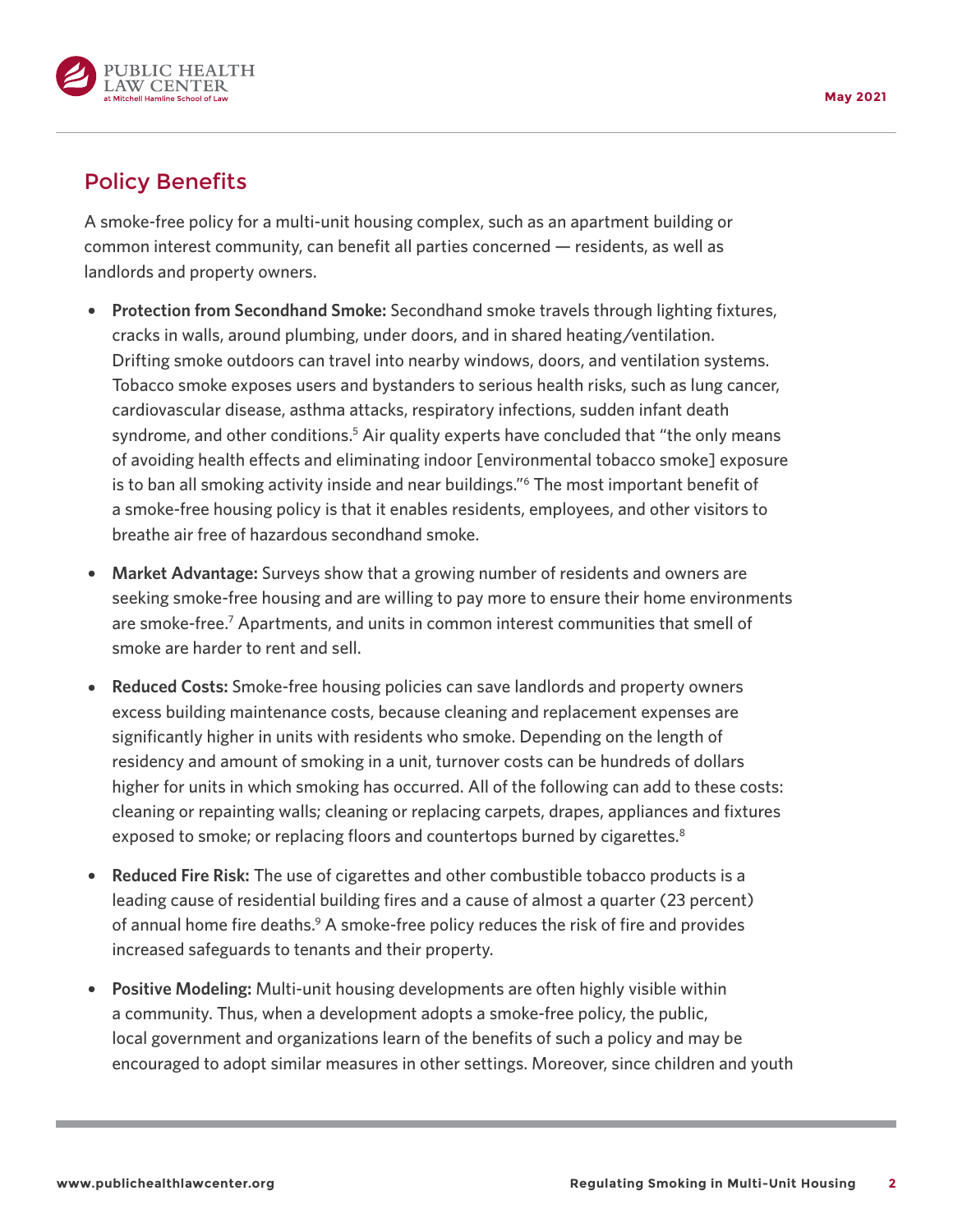<span id="page-2-0"></span>

often reside in multi-unit housing developments, a smoke-free policy can help reduce youth initiation through positive modeling behavior.

{ **Legal Liability:** The rise of smoke-free housing policies has spurred an increased awareness of the legal liability of landlords, management companies, condominium associations, co-op owners and residents who smoke to prevent secondhand smoke exposure[.10](#page-7-0) Lawsuits related to secondhand smoke exposure in housing include claims based on legal theories such as nuisance, warranty of habitability, and quiet enjoyment.<sup>11</sup> In addition, residents with pre-existing physical conditions aggravated by secondhand smoke may file complaints under disability laws, such as the Fair Housing Act.<sup>12</sup>

#### Policy Elements

An effective smoke-free housing policy typically includes the following elements:

- An introduction that explains the policy's purpose.
- Clear, consistent definitions of important terms, such as "smoking," "smoke," "premises," and "common area," to help ensure that the policy is interpreted, implemented, and enforced in ways that effectively protect the entire community within a building or complex.
	- $\circ$  A comprehensive definition of smoking would include the use of electronic cigarettes and lighted or heated tobacco, nicotine, or other plant products, including hookah and marijuana.
- Description of who must comply, such as tenants, guests, employees, and business visitors.
- Disclaimers that the landlord, management company, or homeowners association is not acting as a guarantor of the policy. This provision helps protect landlords, management companies, or homeowners associations of smoke-free buildings from claims brought by tenants injured as a result of unknown policy violations.
- A provision allowing one tenant to bring a claim directly against another tenant based on secondhand smoke intrusion. The non-smoking tenant could get a court order requiring the tenant who smokes to take action to stop the smoke infiltration.
- { Graduated enforcement provisions that provide warnings, cessation information and opportunities for residents to remedy violations before more punitive measures are taken, such as fines or eviction.<sup>13</sup>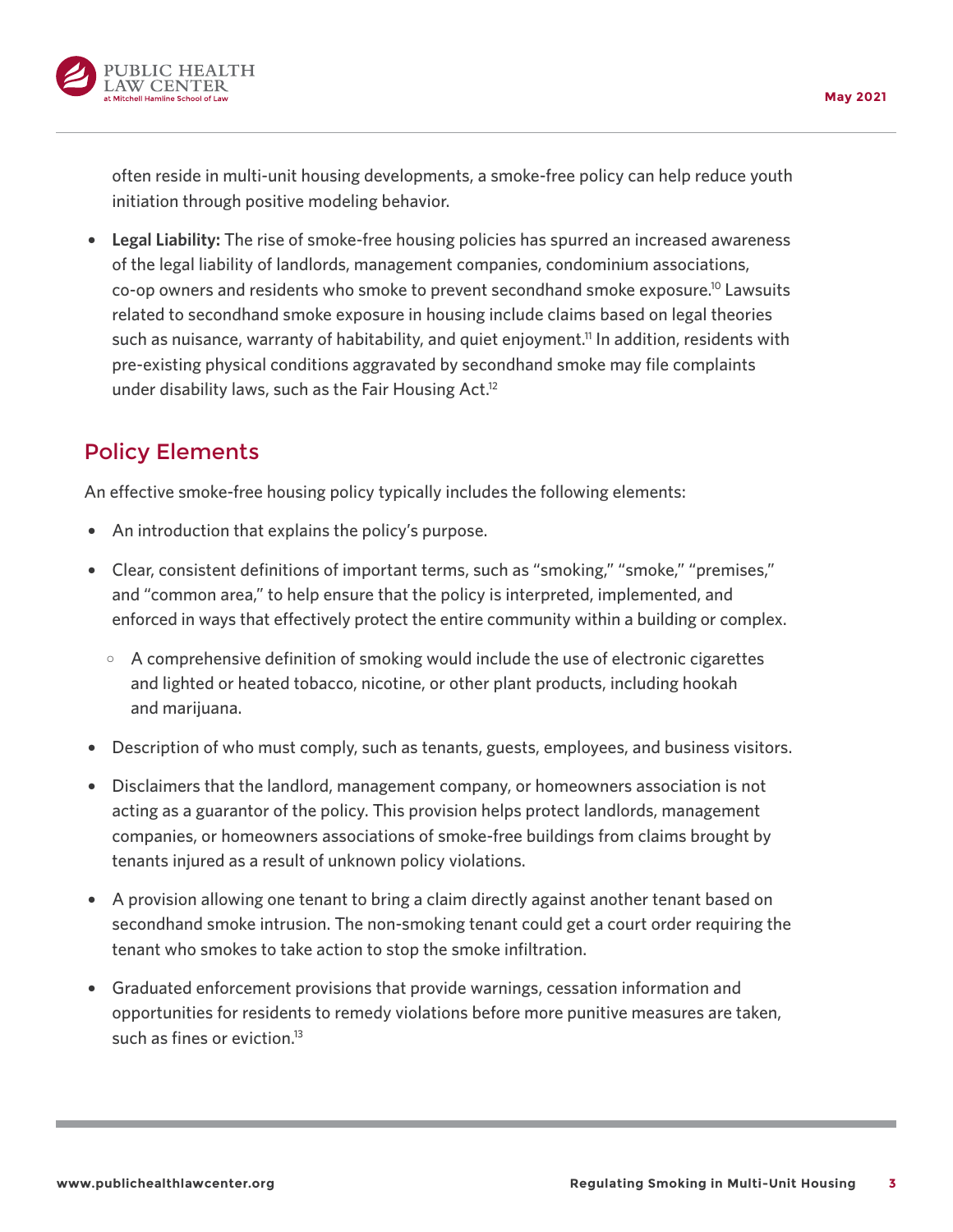<span id="page-3-0"></span>

- { Clear guidelines related to enforcement, including the following:
	- $\circ$  Where the policy will be enforced (e.g., in common areas, units, balconies, patios, outdoor areas, and/or setbacks from entrances)
	- $\circ$  How it will be enforced (e.g., through verbal warnings, warning letters, fines, and/or eviction)
	- $\circ$  The responsibilities of property managers, including requirements to post warning signs and consistently enforce the policy
	- $\circ$  The responsibilities of tenants, including an obligation to notify guests and visitors of the policy and to report violations)
	- $\circ$  A requirement that smoke-free leases and agreements be signed by both parties (e.g., the tenant and the landlord)

# Other Policy Considerations

Some jurisdictions encourage or require landlords, management companies, or homeowners associations to adopt smoke-free policies in multi-unit dwellings. Before adopting a smoke-free policy, landlords, management companies, or homeowners associations should review the local laws to ensure that the property's smoke-free policy will complement any existing requirements.

**Smoke-free Affordable Housing.** The trend toward smoke-free affordable housing is accelerating. In recent years, multiple federal agencies and the Surgeon General have encouraged the development of smoke-free affordable housing.<sup>14</sup> Significantly, the U.S. Department of Housing and Urban Development (HUD) now prohibits smoking in all public housing, meaning that individuals may no longer smoke in individual units, common areas, or within 25 feet of residential and administrative public housing buildings[.15](#page-7-0) Some public housing authorities are also requiring mixed-finance properties and project-based housing voucher properties to be smoke-free, and some are making their smoke-free policies stricter than HUD requires (by, for example, prohibiting e-cigarette use).<sup>16</sup> Landlords that accept individual Housing Choice Vouchers may adopt smoke-free policies of their own[.17](#page-7-0) For more information about this rule, visit the [HUD website](https://www.hud.gov/smokefreepublichousing) or read HUD's *[Smoke-free Public Housing Rule: An Overview](https://www.publichealthlawcenter.org/sites/default/files/resources/HUD-Final-Rule-Smoke-Free-Public-Housing-2017.pdf)*.

**Low Income Housing Tax Credit.** The [Low Income Housing Tax Credit](https://www.nhlp.org/resource-center/low-income-housing-tax-credits/) program provides federal tax credits to states and local government units to stimulate the development of affordable housing[.18](#page-7-0) Local governments can develop criteria for the type of housing they want in their communities. States such as California,<sup>19</sup> Maine,<sup>20</sup> Minnesota,<sup>21</sup> and New Hampshire,<sup>[22](#page-7-0)</sup> as well as cities such as Minneapolis and St. Paul, Minnesota,<sup>23</sup> have included the adoption of smoke-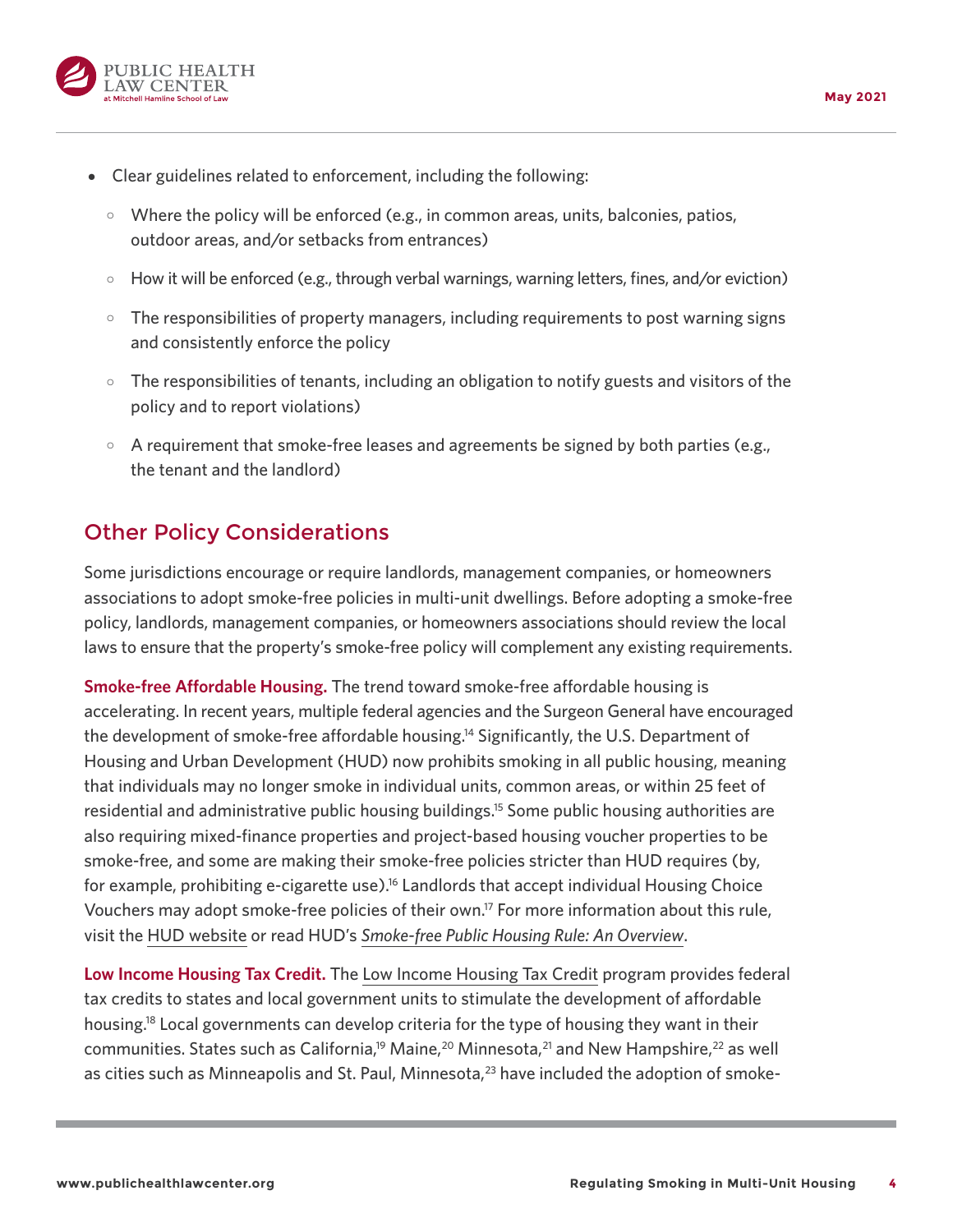<span id="page-4-0"></span>



free policies for proposed building projects as mandatory prerequisites or as optional criteria for consideration in the awarding of tax credits.

**Requiring Smoke-free Multi-Unit Housing.** Some jurisdictions prohibit smoking in multi-unit housing. In Belmont, California, for example, smoking is not allowed in common areas, individual units of multi-unit housing, or outdoors within 20 feet of windows or doors.<sup>[24](#page-7-0)</sup> As of March 2021, the only such policies are city or county policies in California. A list of jurisdictions with these policies in place is available from the [American Nonsmokers' Rights Foundation](https://no-smoke.org/wp-content/uploads/pdf/smokefreemuh.pdf). [25](#page-7-0)

**Disclosing Smoking Policies for Multi-Unit Buildings.** A growing number of communities are requiring that multi-unit rental apartment buildings and common interest communities disclose their smoking policies to prospective tenants and buyers. For example, Oakland, California,<sup>[26](#page-7-0)</sup> and the State of Oregon<sup>27</sup> have passed laws that require the owners of rental apartment buildings to disclose the smoking policies for their buildings, whether the policies are smoking permitted, smoking restricted, or smoke-free. The laws do not mandate that units be smokefree; they simply require that prospective tenants be notified of the smoking policies and location of smoking and non-smoking units. The Oakland ordinance also requires that sellers of condominiums disclose the smoking policy for the unit and the complex.<sup>28</sup> When a smokefree or smoking permitted disclosure statement is included in a standard lease for multi-unit dwellings, tenants are alerted to living environments that may be hazardous to their health.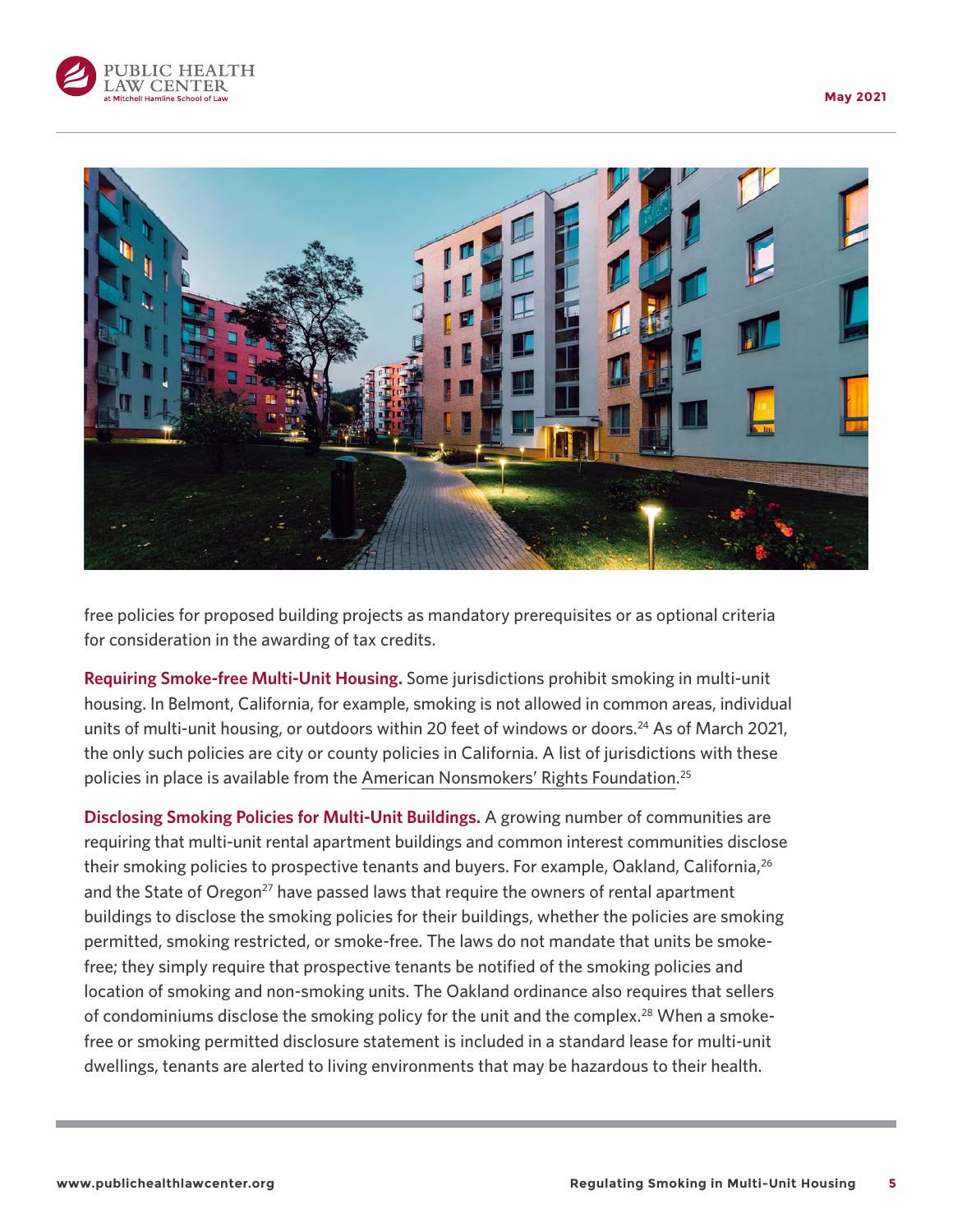

Disclosure policies are not as effective in protecting public health as policies that prohibit smoking, but they can serve a role in alerting policymakers to the dangers of secondhand smoke in residential settings and provide prospective tenants or buyers with helpful information.

#### Examples of Select Policies

Below are examples of smoke-free policies in select multi-unit housing locations. If you consider adapting any language from these policies, take care to ensure the provision in question is practical and legal in your jurisdiction. Please note that the Public Health Law Center does not endorse or recommend any of the following policies. These examples are included simply to illustrate how different multi-unit housing developments have approached the smoke-free issue.

| <b>Name</b>                             | Location   | <b>Sample Policy</b>                                                                                                                                                      |
|-----------------------------------------|------------|---------------------------------------------------------------------------------------------------------------------------------------------------------------------------|
| <b>California Apartment Association</b> | California | Sample Smoke-free Lease Addendum                                                                                                                                          |
| <b>Breathe Easy Maine</b>               | Maine      | Model Smoke-free Policies and Other Documents                                                                                                                             |
| <b>Smoke-Free Apartments</b>            | Maryland   | Rental Model Smoke-free Lease Addendum for<br><b>Multi-Unit Dwellings</b><br><b>Common Interest Community Model Smoke-free</b><br>Lease Addendum for Multi-Unit Dwellings |
| Live Smoke Free                         | Minnesota  | Model Smoke-free Policies and Other Documents                                                                                                                             |
| <b>Utah Department of Health</b>        | Utah       | Model Smoke Free Policies and Related Documents                                                                                                                           |
|                                         |            |                                                                                                                                                                           |

#### Other Helpful Resources

The [Public Health Law Center](http://publichealthlawcenter.org/) has a [web page](https://www.publichealthlawcenter.org/topics/commercial-tobacco-control/smoke-free-tobacco-free-places/housing) containing several publications and resources on smoke-free policies in apartments, [condominiums,](https://www.publichealthlawcenter.org/topics/commercial-tobacco-control/smoke-free-tobacco-free-places/housing/common-interest-communities) [affordable housing](https://www.publichealthlawcenter.org/topics/commercial-tobacco-control/smoke-free-tobacco-free-places/housing/public-subsidized-housing), and other multiunit dwellings, and best practices for smoke-free policies. In addition, the site includes a Minnesota-specific *[Model Smoke-Free Lease Addendum](https://www.publichealthlawcenter.org/sites/default/files/resources/PHLC-Model-Smoke-Free-Lease-Addendum.pdf)* (2020); *[Model Smoke-Free Condo](https://www.publichealthlawcenter.org/sites/default/files/resources/PHLC-Model-Smoke-Free-Condo-Policy.pdf)  [Policy](https://www.publichealthlawcenter.org/sites/default/files/resources/PHLC-Model-Smoke-Free-Condo-Policy.pdf)* (2020); and information on *[Smoke-Free Tribal Housing Policies](https://www.publichealthlawcenter.org/sites/default/files/resources/Smoke-free-tribal-housing-policies.pdf)* (2020); *[Smoke-free Multi-](https://www.publichealthlawcenter.org/sites/default/files/resources/SF-MUH-Equitable-Enforcement-Strategies.pdf)[Unit Housing: Equitable Enforcement Strategies](https://www.publichealthlawcenter.org/sites/default/files/resources/SF-MUH-Equitable-Enforcement-Strategies.pdf)* (2020); and *[Marijuana in Multi-Unit Residential](https://www.publichealthlawcenter.org/sites/default/files/resources/Marijuana-in-Multi-Unit-Residential-Setting-2019-1.pdf)  [Settings](https://www.publichealthlawcenter.org/sites/default/files/resources/Marijuana-in-Multi-Unit-Residential-Setting-2019-1.pdf)* (2019). Other organizations, such as [Americans for Nonsmokers' Rights](https://no-smoke.org/), have [web](http://www.no-smoke.org/goingsmokefree.php?id=101)  [pages](http://www.no-smoke.org/goingsmokefree.php?id=101) containing the latest news and resources on smoke-free housing initiatives.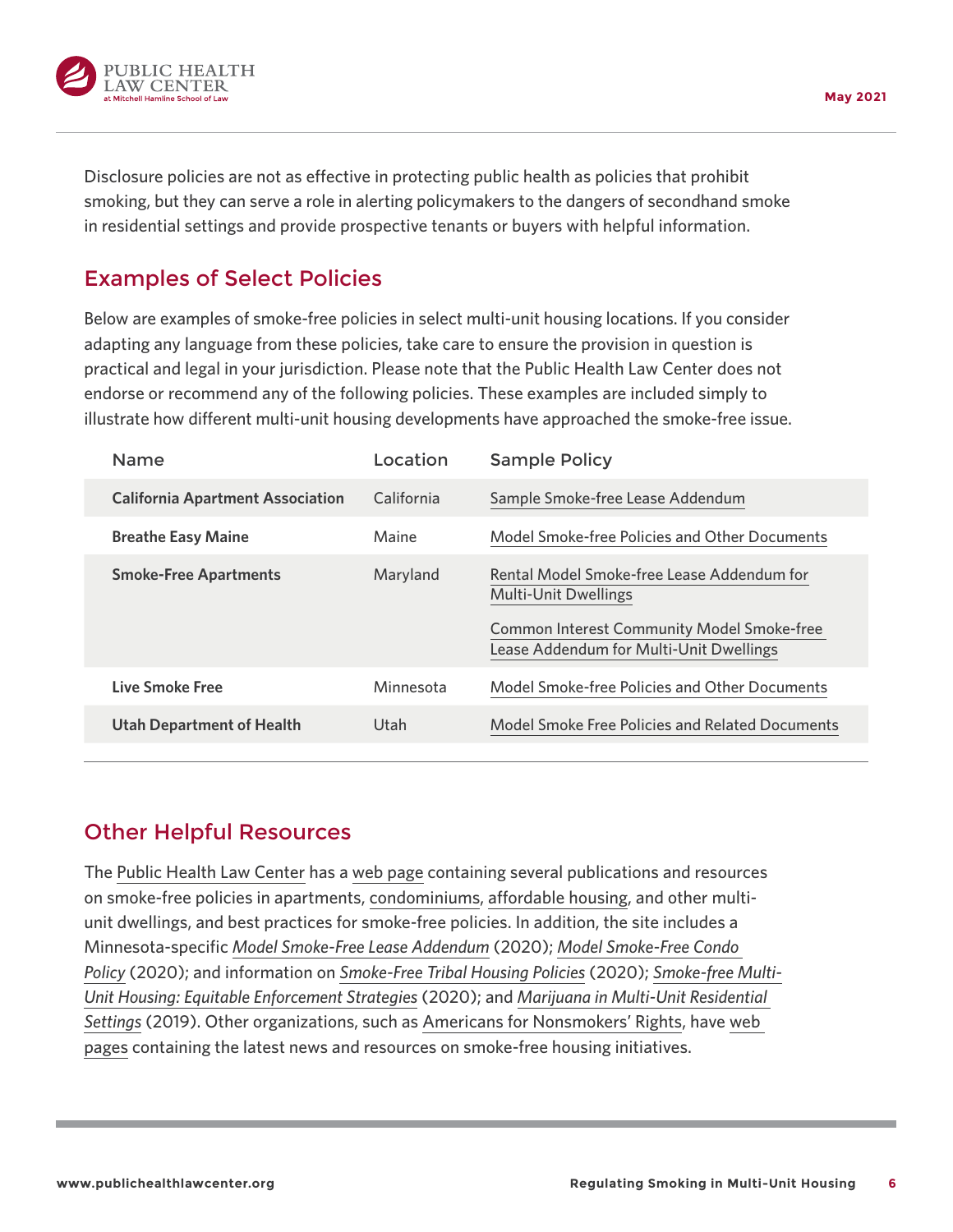<span id="page-6-0"></span>

## Contact Us

Please feel free to contact the Public Health Law Center at [publichealthlaw@mitchellhamline.](mailto:publichealthlaw@mitchellhamline.edu%20) [edu](mailto:publichealthlaw@mitchellhamline.edu%20) with any questions about the information included in this guide or to discuss local concerns you may have about implementing such a policy.

This publication was prepared by the Public Health Law Center at Mitchell Hamline School of Law, Saint Paul, Minnesota. The Center provides information and technical assistance on law and policy issues related to public health. The Center does not provide legal advice or enter into attorney-client relationships, and this document should not be considered legal advice. This publication was made possible by funding from Clean Air for All: The Smoke-Free Public Housing Project and the Robert Wood Johnson Foundation. Its contents are solely the responsibility of the authors and do not necessarily represent the official views of Clean Air for All or the Foundation.

## **Endnotes**

- [1](#page-0-0) U.S. Dep't of Health & Human Servs., The Health Consequences of Smoking 50 Years of Progress: A Report of the Surgeon General (2014), [https://www.hhs.gov/sites/default/files/consequences-smoking-exec-summary.pdf.](https://www.hhs.gov/sites/default/files/consequences-smoking-exec-summary.pdf)
- [2](#page-0-0) The Public Health Law Center recognizes that traditional and commercial tobacco are different in the ways they are planted, grown, harvested, and used. Traditional tobacco is and has been used in sacred ways by Indigenous communities and tribes for centuries. Comparatively, commercial tobacco is manufactured with chemical additives for recreational use and profit resulting in disease and death. For more information visit:<http://www.keepitsacred.itcmi.org>. When the word "tobacco" is used throughout this document, a commercial context is implied and intended.
- [3](#page-0-0) This publication contains general guidelines on smoke-free housing that could apply to all multi-unit housing types, including common interest communities and rental properties, including condominium associations, as well as tenants and property managers.
- [4](#page-0-0) The information contained in this document is not intended to constitute or replace legal advice.
- [5](#page-1-0) U.S. Dep't of Health & Human Servs., *supra* note 1, at 2-4.
- [6](#page-1-0) Am. Soc'y of Heating, Refrigerating & Air-Conditioning Eng'rs, ASHRAE Position Document on Environmental Tobacco Smoke 5 (2020), [https://www.ashrae.org/File%20Library/About/Position%20Documents/pd\\_environmen](https://www.ashrae.org/File%20Library/About/Position%20Documents/pd_environmental-tobacco-smoke-2020-07-1.pdf)[tal-tobacco-smoke-2020-07-1.pdf.](https://www.ashrae.org/File%20Library/About/Position%20Documents/pd_environmental-tobacco-smoke-2020-07-1.pdf)
- [7](#page-1-0) Smokefree Housing Project, A Landlord's Guide to No-Smoking Policies 5, [https://www.co.lincoln.or.us/sites/de](https://www.co.lincoln.or.us/sites/default/files/fileattachments/health_amp_human_services/page/4327/landlordguide.pdf)[fault/files/fileattachments/health\\_amp\\_human\\_services/page/4327/landlordguide.pdf.](https://www.co.lincoln.or.us/sites/default/files/fileattachments/health_amp_human_services/page/4327/landlordguide.pdf)
- [8](#page-1-0) Rachel E. Wilbur et al., 12 *Smoke-Free Multiunit Housing Policy: Caretakers' Perspectives on Economic and Personal Impacts*, Int'l J. Env't Rsch. Pub. Health 8092, 8093 (2015), [https://www.ncbi.nlm.nih.gov/pmc/articles/PMC4515710/pdf/](https://www.ncbi.nlm.nih.gov/pmc/articles/PMC4515710/pdf/ijerph-12-08092.pdf) [ijerph-12-08092.pdf](https://www.ncbi.nlm.nih.gov/pmc/articles/PMC4515710/pdf/ijerph-12-08092.pdf) ("Few studies … have attempted to document the actual cost savings achieved at properties with a smoke-free MUH policy. Ong et al. found that properties with a comprehensive smoke-free policy experienced fewer smoking-related costs than properties with a partial or non-existent smoke-free policy, with properties experiencing average smoking-related costs of \$282 per unit. Further, in a study of affordable housing properties in North Carolina, property managers reported that turnover costs are on average \$348 higher in units where tenants have smoked.").
- [9](#page-1-0) Marty Ahrens, Nat'l Fire Prot. Ass'n, Home Fires Started by Smoking 1 (2019), [https://www.nfpa.org/-/media/Files/](https://www.nfpa.org/-/media/Files/News-and-Research/Fire-statistics-and-reports/US-Fire-Problem/Fire-causes/ossmoking.ashx) [News-and-Research/Fire-statistics-and-reports/US-Fire-Problem/Fire-causes/ossmoking.ashx](https://www.nfpa.org/-/media/Files/News-and-Research/Fire-statistics-and-reports/US-Fire-Problem/Fire-causes/ossmoking.ashx).